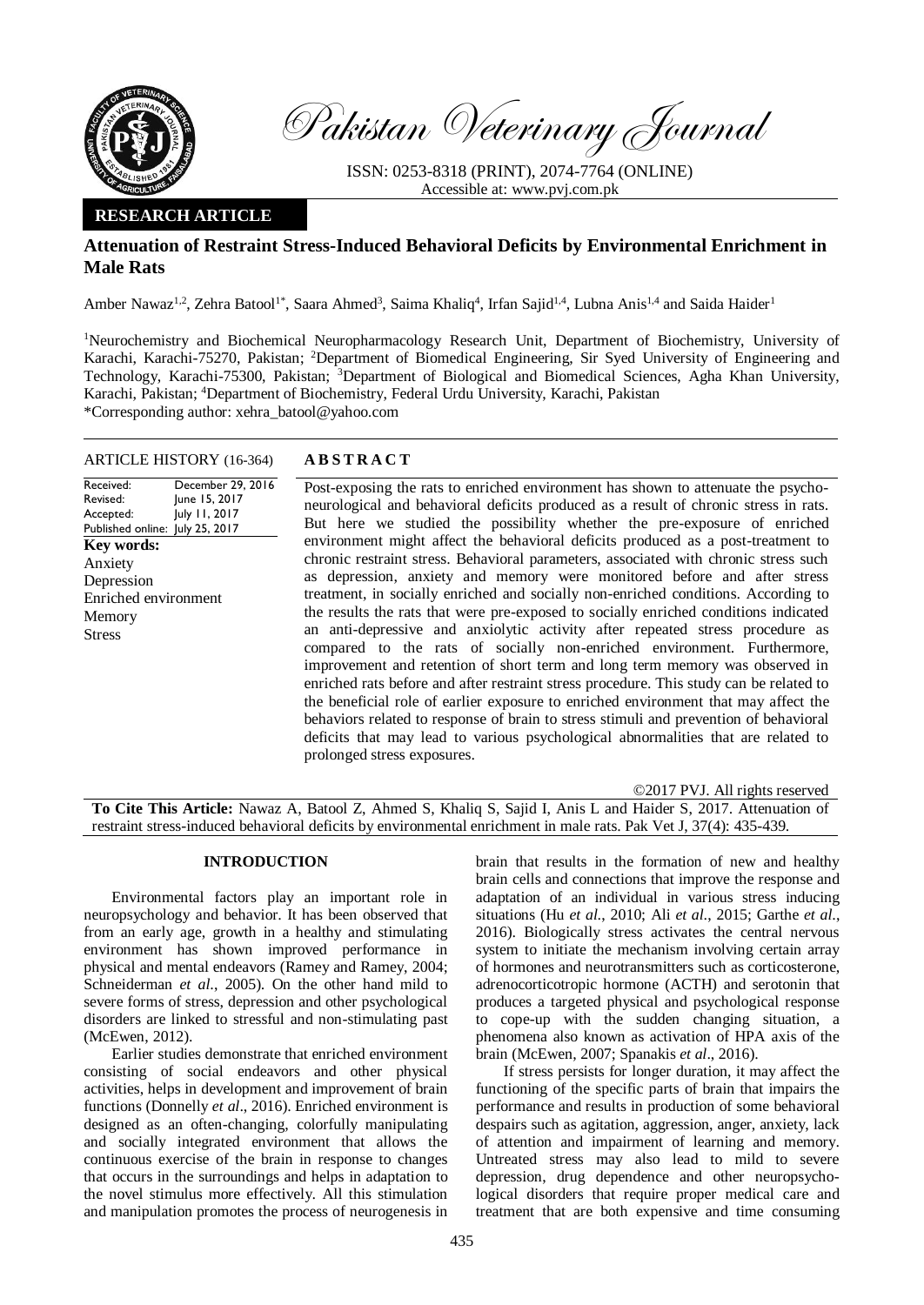(Keyes *et al*., 2011; Galvan and Rahdar, 2013). The interaction between enriched environment and stressful condition has been identified by many researchers. Animals reared in enriched environment exhibited an improvement in mild stress-induced memory impairment in Morris water maze. This improved performance was not showed by the animals that were raised in impoverished environment. There are studies which report that poor environmental conditions contribute to the development of anxiety and depression due to stress. Rats raised in socially enriched conditions showed better performance in spatial memory task as compared to rats that were raised only in socially interacted environment (Lambert *et al*., 2005; Fuchs *et al*., 2016; Mahmood *et al*., 2016; Melani *et al*., 2017).

Previous studies mainly target the effects of enriched environment in treatment of abnormalities produced as a result of stress, addiction and other neurological disorders. However, the current study emphasizes the contributions of pre-exposure of socially enriched conditions on stress induced behaviors such as depression, anxiety, and disturbance in short term and long-term memory retention. It is hypothesized in this study that early exposure to socially enriched environment may provide potential to cope or adapt with stress in a much better manner as compared to socially non-enriched conditions.

## **MATERIALS AND METHODS**

**Animals:** Twenty-four locally bred adolescent Albino Wistar rats weighing about 200 g were used in the study. All rats were kept in 12 h light dark cycle and given standard laboratory diet and free access to water during the entire phase of study.

**Housing conditions:** Animals were divided into four equal groups; control, stress, EE (enriched environment) and EE+stress group (n=6 each), control and stress group were kept socially in standard cages having (59×38×20 cm) dimensions in a group of 3 rats/cage. While EE and EE+stress group were kept socially in a group of 3 rats/ cage in enriched condition that consisted of housing capacity of  $(120\times100\times60$  cm) and equipped with three to four colorful synthetic toys, tunnels and running wheels. Toys were replaced every twice per week while tunnels and running wheels were kept constant for entire phase of study.

**Experimental protocol:** Rats were kept in the respective environmental conditions for four weeks. All rats were subjected to behavioral tests using forced swim test (FST), light/dark transition (LTD) test and Morris water maze (MWM) to monitor the depression, anxiety and memory functions, respectively, after 2 weeks and 4 weeks of environmental exposure. After four weeks; rats of stress and EE+stress group were subjected to restraint stress procedure which was followed by same behavioral assessment as done before in the previous weeks. All treatment and behavioral monitoring were done in a balanced design to avoid order and time effect.

**Stress procedure:** Animals of stress and EE+stress groups were given 2 h/day restraint stress for seven consecutive days in ventilated closed plastic tubes that allowed only mild lateral movements (Delaney *et al*., 2012).

# **Behavioral procedures:**

*Forced swim test (FST):* Expression for depression was monitored in glass tank with 56 cm height and 30 cm width. The apparatus is usually filled up with water to a suitable height of 22-24 cm so that the rat is forced to swim but cannot escape the surface of the water. The procedure creates a behavioral despair in rat when it fails to escapes and creates an immobilization posture which is considered as an indicator of behavioral depression (Castagné *et al*., 2011). Total cutoff time in this procedure is 300 s during which total immobilization time for each rat is recorded in seconds.

*Light/dark transition (LTD) test:* The apparatus consists of two compartments connected with a central wall with a guillotine door. One compartment is dark while the other is bright one. If the rats experience anxiety they tend to stay more in the darker side of the box and enter into light box less often (Bourin and Hascoët, 2003). Hence increase in time spent in light box is considered as an index of anxiolytic activity and recorded during a total cutoff time of 300s for each rat.

*Elevated plus maze test (EPM):* The dimensions of the apparatus and procedure were same as described previously (Haider *et al*., 2015). The test protocol consisted of training and test sessions during which the transfer latency to reach one of the closed arm with all four paws considered as one entry, was noted for each rat. Short term memory (STM) and long-term memory (LTM) were evaluated during test phase conducted after 60 min and 24 h after training sessions, respectively. The cutoff time was 2 min. Shortened transfer latency during test sessions was taken as an indicator of improvement in memory retention.

**Statistical analysis:** Statistical analysis for results was done using Bonferrroni test after performing three-way ANOVA using repeated measure design. Values of P<0.05 were considered significant.

#### **RESULTS**

**Effect of environment and stress on depression:** Effects of social and enriched pre-exposure before and after restraint stress procedure on swimming activity are shown in Fig. 1. Analysis of data by three-way ANOVA using repeated measure design indicated significant effect of weeks  $[F(2,40)=3.824, P<0.05]$ , environmental condition  $[F(1,20)=507.159, P<0.01], \text{stress}$   $[F(1,20)=7.539,$ P<0.05] and significant interaction between weeks  $\times$ environment  $[F(2,40)=69.281, P<0.01]$ , week  $\times$  stress  $[F(2,20)=10.629, P<0.01]$ , environment  $\times$  stress  $[F(1,20)=$ 6.244, P<0.05], and weeks  $\times$  environment  $\times$  stress  $[F(2,40)=5.082, P<0.05]$ . Bonferroni post-hoc test showed that the rats kept earlier in enriched environment exhibited significant and gradual decrease in immobility time after 2 weeks  $(P<0.01)$  and 4 weeks  $(P<0.01)$  of enriched exposure as compared to control group. After Restraint stress treatment, a significantly increased immobilization time was observed in stress rats  $(P<0.01)$  as compared to controls. Whereas, the rats that were kept earlier in enriched environment demonstrated significantly reduced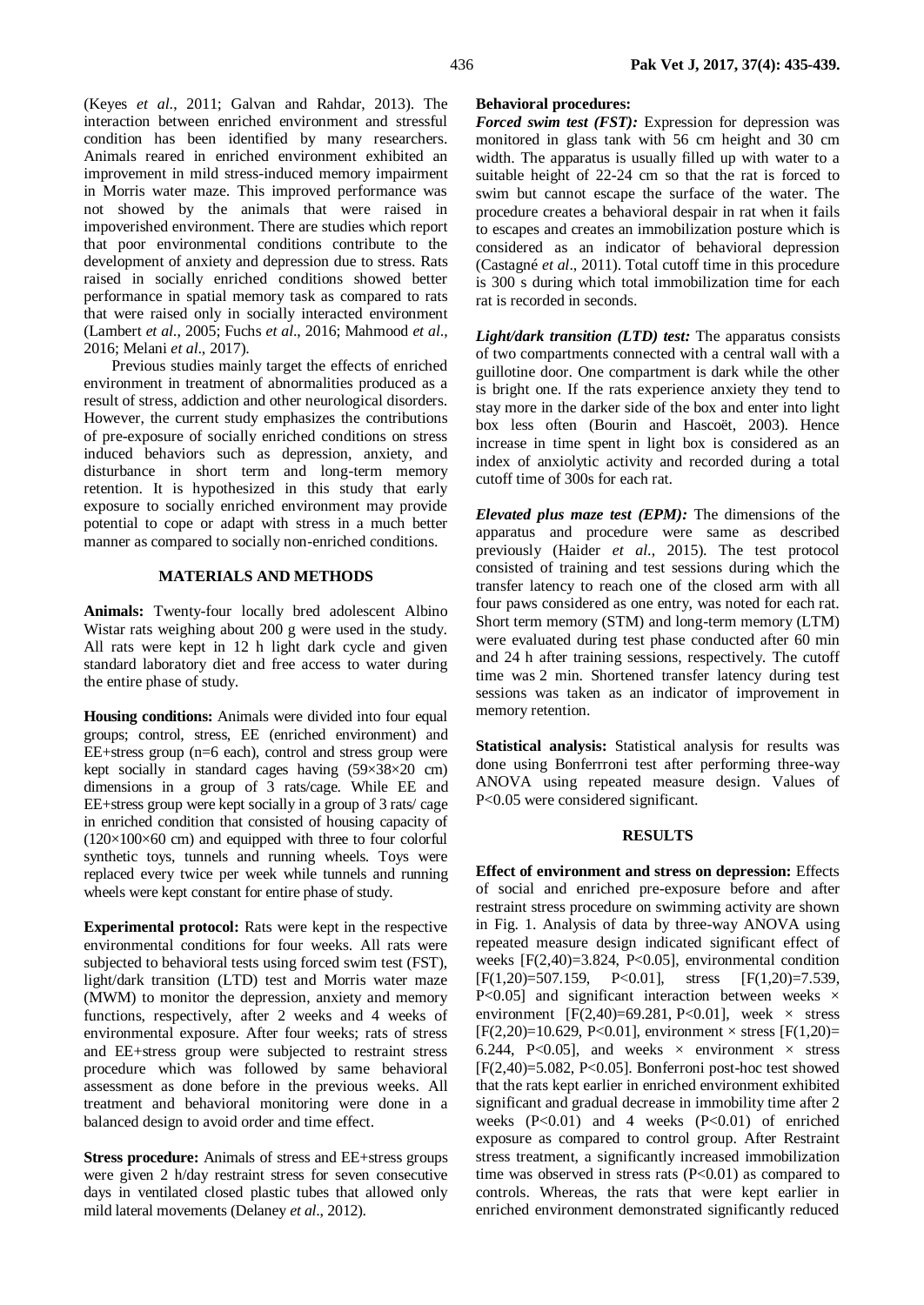**Effect of environment and stress on anxiety:** Effect of social and enriched pre-exposure and stress treatment on anxiety is shown in Fig. 2. Analyzing with three-way ANOVA with repeated measure indicated significant effect of weeks  $[F(2,40)=129.349, P<0.01]$ , environmental condition  $[F(1,20)=49.710, P<0.01]$ , stress  $[F(1,20)=$ 18.482, P<0.01] and significant interaction between weeks  $\times$  environment [F(2,40)=35.188, P<0.01] and weeks  $\times$  stress [F(2,40)=5.704, P<0.01]. Other interactions were not statistically significant. Bonferroni post-hoc test showed that the restraint stress procedure produced a significant anxiogenic activity in stress group (P<0.05) as compared to control group. Whereas, the rats that were pre-exposed to enriched environment showed significant anxiolytic activity as compared to stressed rats  $(P<0.01)$  and control group  $(P<0.05)$  that were both kept in social non-enriched environment.

**Effect of environment and stress on short term memory (STM) retention:** Effect of environment and stress on STM retention is shown in Fig. 3. Analyzing with three-way repeated measure ANOVA indicated significant effect of weeks  $[F(2,40)=12.748, P<0.01]$ , environment  $[F(1,20)=191.240, P<0.01],$  stress  $[F(1,20)=24.898,$ P<0.01] and significant interaction between weeks  $\times$ environments [F(2,40)=47.74, P<0.01], week  $\times$  stress  $[F(2,20)=8.107, P<0.01]$ , environments  $\times$  stress  $[F(1,20)=$ 52.866, P<0.01], and weeks  $\times$  environment  $\times$  stress  $[F(2,40)=7.705, P<0.01]$ . According to Bonferroni posthoc test, EE rats exhibited a significant improvement in STM retention as compared to control group on week 4 (P<0.01) and week 6 (P<0.05) of environmental exposure. Restraint stress however induced a significant impairment of memory in stress group as compared to controls (P<0.05). Pre-exposure to enriched environment significantly reduced stress induced STM impairment as compared to stress rats  $(P<0.01)$  and control rats  $(P<0.05)$ that were kept in social environment throughout the experiment.

**Effect of environment upon stress treatment and Longterm memory (LTM) retention:** Effect of environment and stress on LTM retention is shown in Fig. 4. Analyzing with three-way ANOVA using repeated measure indicated significant effect of weeks  $[F(2,40)= 12.952, P<0.01]$ , environment [F(1,20)=261.520, P<0.01], stress  $[F(1,20)=78.741, P<0.01]$ , and significant interaction between weeks  $\times$  stress [F(2,40)= 10.688, P<0.01]. Other interactions were not statistically significant. According to Bonferroni post-hoc test, EE rats exhibited a significant improvement in LTM as compared to controls on week 2 (P<0.01), week 4 (P<0.01) and week 6 (P<0.01) of environmental exposure. After restraint stress procedure, a significant impairment of LTM was observed in stress group as compared to control group  $(P<0.05)$ . Meanwhile a significant improvement of LTM retention was observed in EE rats as compared to that of stressed rats after the stress treatment (P<0.05).



**Fig. 1:** Effects of environmental enrichment before and after subjecting to restraint stress on forced swim test activity. Values are means±SD (n=6). Data was analyzed by three-way ANOVA with repeated measure design. Significant differences by Bonferroni test: \*\*P<0.01 from respective control animals; ++P<0.01 from stressed animals.



**Fig. 2:** Effects of environmental enrichment before and after subjecting to restraint stress on anxiety. Values are means $\pm$ SD (n=6). Data was analyzed by three-way ANOVA with repeated measure design. Significant differences by Bonferroni test: \*P<0.05 from respective control animals;  $+P<0.01$  from stressed animals.



**Fig. 3:** Effects of environmental enrichment before and after subjecting to restraint stress on short term memory retention. Values are means±SD (n=6). Data was analyzed by three-way ANOVA with repeated measure design. Significant differences by Bonferroni test: \*\*P<0.01 and \*P<0.05 from respective control animals; ++P<0.01 from stressed animals.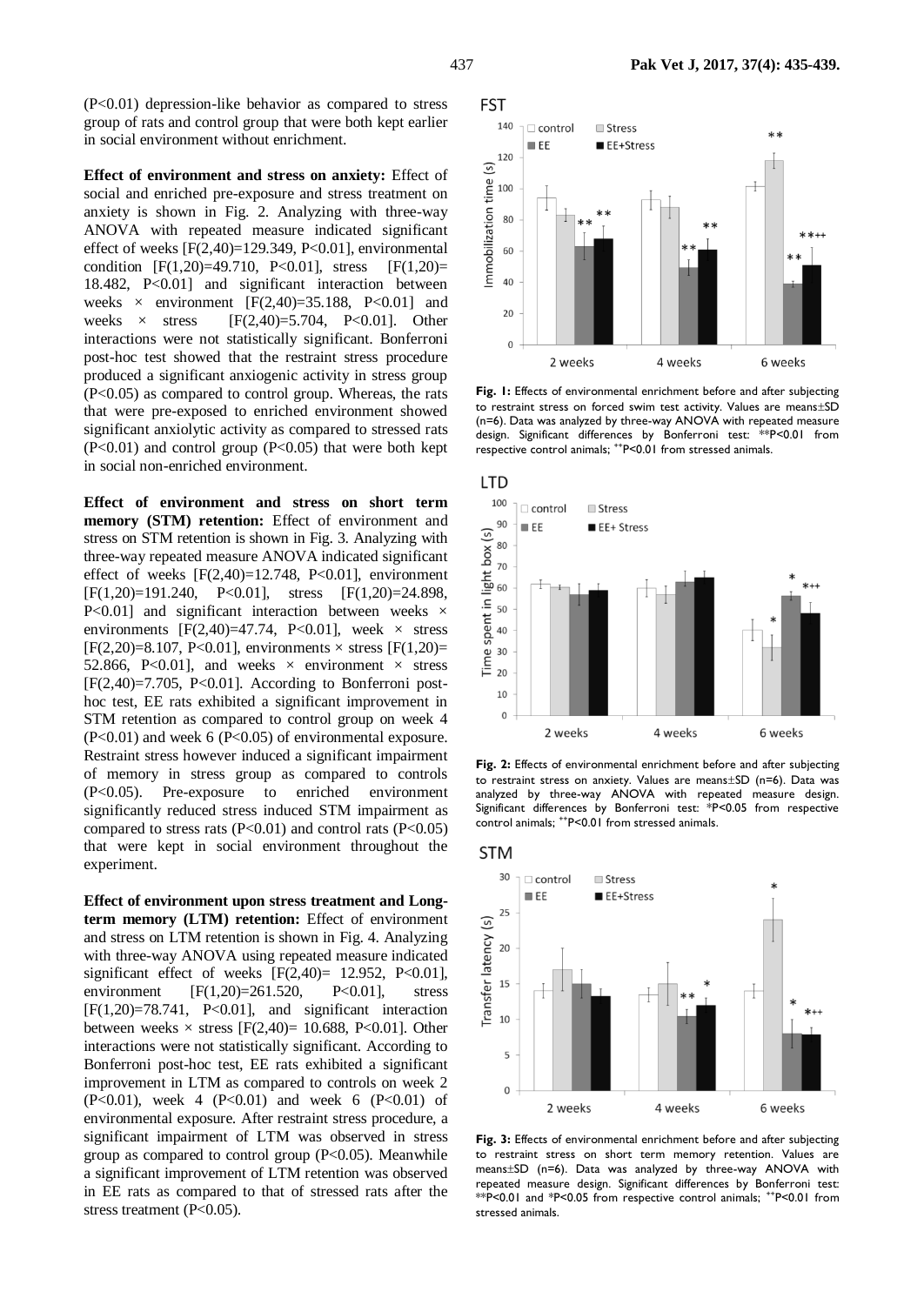

**Fig. 4:** Effects of environmental enrichment before and after subjecting to restraint stress on long term memory retention. Values are means $\pm$ SD (n=6). Data was analyzed by three-way ANOVA with repeated measure design. Significant differences by Bonferroni test: \*\*P<0.01 from respective control animals; <sup>+</sup> P<0.05 from stressed animals.

#### **DISCUSSION**

The social and physical factors that make up any environment can influence the individual to behave in certain manners that are different from others. In human and animal studies, different environments have shown to impart some specific properties in brain morphology on genetic and molecular levels (Raymond *et al*., 2010; Mehta-Raghavan *et al*., 2016). Animals that have suffered from some sort of chronic stress, addiction, injury, and trauma and then exposed to enriched environment for sometimes have shown improvement in recovery from these conditions when placed in enriched environment rather than standard or improvised environment (Hoffman *et al*., 2008; Pang and Hannan, 2013).

Depression is considered as the most characterized behavioral deficit produced as a result of prolonged stress. Previous studies suggested that depression is associated with low hippocampal volume. A low functioning and low concentrations of serotonin neurotransmitter either due to insufficient serotonin production or/and down regulation of serotonin post synaptic receptors in brain has also been shown to create a neuropsychological situation as a common cause of depression (Lokuge *et al*., 2011). Our results indicated that pre-environmental exposure of enriched condition produced a significant anti-depressive activity in EE rats as compared to control rats that were pre-exposed to social environment without enrichment before as well as after restraint stress procedure. Enriched environment on the other hand has previously shown to increase both the volume and diversity of the neurons in hippocampus as well as increased the concentration of serotonin on receptor binding site thus acting as an effective anti-depressant therapy in stress model (Brenes *et al*., 2008). Our results here also indicated a significant anxiolytic effect in socially enriched rats when exposed to LTD test for anxiety after the exposure to stress, which is in accordance with previous findings that environmental enrichment has previously shown to help in attenuation of stress induced anxiety mainly by mediating the limbic system of brain (Namburi *et al*., 2015) Hence this can be suggested in light of literature review that the rats that are

raised in social along with physical enrichment helps in reducing depression and anxiety produced as a behavioral deficit of restraint stress procedure.

Majority of researchers agree that rearing the animals in enriched conditions improves the cognitive potential and restores memory deficits via activating and enhancing the process of neurogenesis and increased neuronal plasticity of the specific brain cells that are particularly involved in improvement of spatial learning and memory such as pre-frontal cortex, hippocampus and adult rat dentate gyrus (Wright and Conrad, 2008; Clemenson *et al*., 2015). The studies have also shown that enriched environment also helps in restoration of memory deficits produced as a result of aging and neurodegenration due to brain injury, trauma such as psychiatric disorders or chronic stress (Segovia *et al*., 2009; Kovesdi *et al*., 2011). Enriched environment has shown to enhance new cell growth, reduce the stress induced lesions in the brain and increasing the expression of brain derived neurotropic factor mRNA in hippocampus that is associated with improved learning and memory (Cui *et al*., 2006; Fan *et al*., 2016). Our results here also manifested the results of previous findings that exposure of socially and enriched conditions helped the rats in improvement of short term and long-term memory before as well as after restraint stress procedure as compared to controls and stressed rats that were kept in socially non-enriched environment. It can also be emphasized here that physical and manipulative enrichment is necessary in socialized enclosure to extract the maximum benefits to cope up with startle emotional responses related to sudden stress stimulus such as fear and/or anxiety, restoration of normal behavioral and physiological response related to prolonged stress, such as depression and lastly the improvement and restoration of memory processes in adult brain.

**Conclusions:** Hence, in the light of present study it can be suggested that the introduction of enriched environment from the early life may have significant effects in the attenuation of stress-induced behavioral deficits. This study also emphasizes the significance of socially and physically enriched environment over the social surroundings only. Human populations are exposed to ever increasing, unpredictable and sudden stressors in daily routine life. General health of animals may also be affected due to rearing in impoverished environment. Thus, it can be concluded from the current study that the early exposure to socially interactive and physically enriched environment may produce a significant effect in attenuation of depression, anxiety and impairment of spatial learning and memory produced as a result of psychoneurological behavioral deficits related to stress experienced in later life. A healthy and stimulating environment like environmental enrichment can allow the brain perception to explore new domains and give the strength to manage and deal with sudden adverse stimuli such as stress in a more natural and effective way.

**Acknowledgments:** The project was funded by a grant from University of Karachi, Karachi, Pakistan.